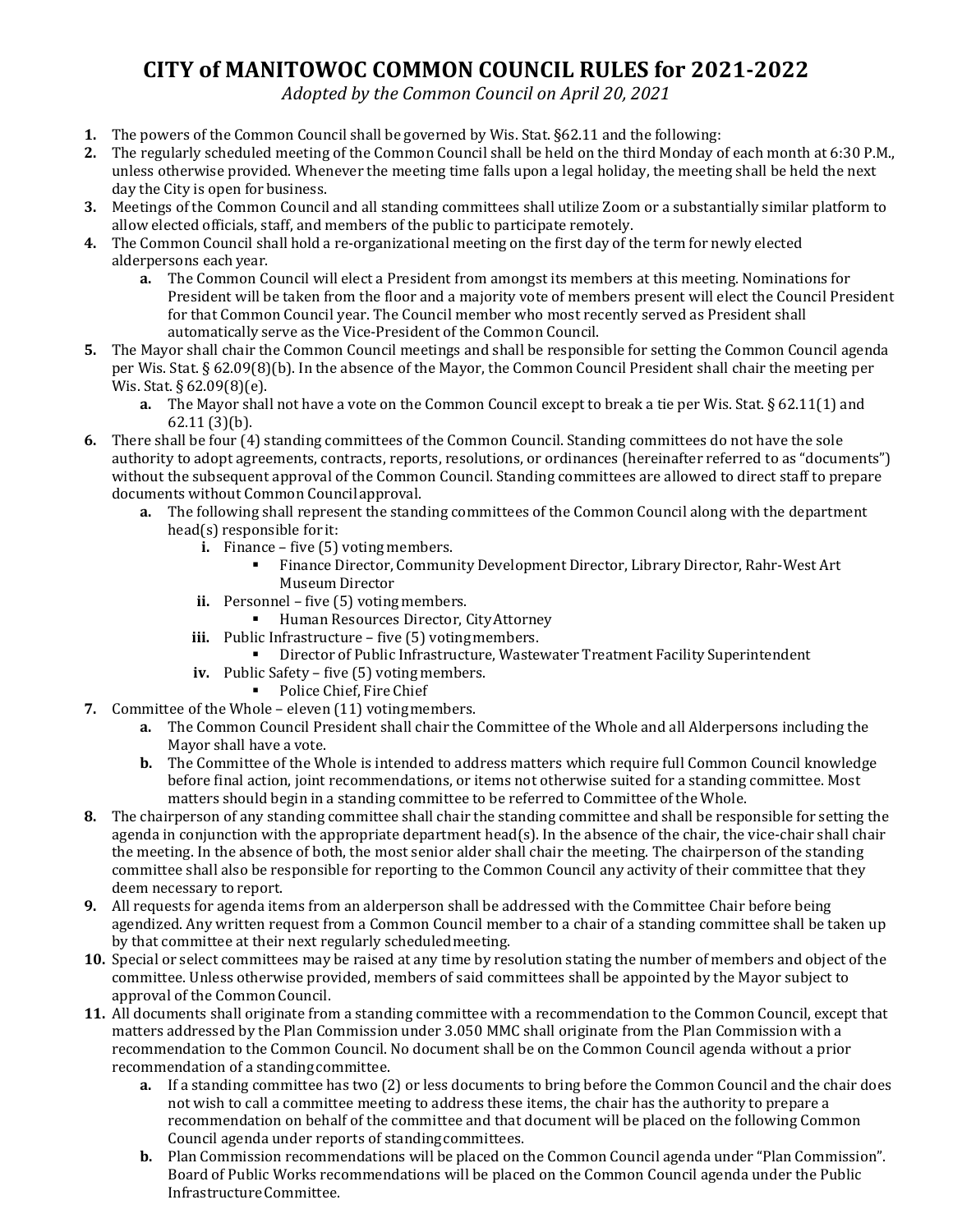- **c.** Licenses will automatically go on the consent agenda. Denials and appeals will still be sent to the Finance Committee for further review.
- **d.** General city claims will automatically be added monthly to the consent agenda under the Finance Committee.
- 12. Order of Business for Common Council Meetings:
	- **a.** Call to Order
	- **b.** Roll Call
	- **c.** Pledge of Allegiance and Invocation
	- **d.** Presentations
	- **e.** Public Hearings
	- **f.** Public Input
	- **g.** Appointments and Other Business Presented by theMayor
	- **h.** Consent Agenda
	- **i.** Standing Committee Reports<br>**j.** Recess (as needed)
	- **j.** Recess (as needed)
	- **k.** Other Business
	- **l.** Adjourn
- **13.** Consent Agenda:
	- **a.** The chair of a standing committee shall determine what is placed on the consent agenda for the Common Council meeting during the standing committee meeting or prior to the Common Council agenda being published.
	- **b.** No separate discussion or debate on matters included in the consent agenda shall be permitted.
	- **c.** When the consent agenda is reached, any member may request removal of any item from the consent agenda and such item shall be removed without debate orvote.
	- **d.** Any item or part thereof removed from the consent agenda shall be separately considered during the reports of standing committees for the standing committee the document belongs to.
	- **e.** A single motion, seconded and adopted by a majority vote of the members shall be sufficient to approve, adopt, enact or otherwise favorably resolve any matter listed on the consent agenda.
- **14.** Any document which does not receive a majority vote of the standing committee shall be placed on the Common Council agenda under the appropriate standing committee reports declaring its denial. This minority document may be acted upon by the Common Council under Robert's Rules of Order for minority documents.
- **15.** Once an item has been acted upon by the Common Council, the item may not be acted on during the term of the current council year unless the item has been substantially changed. The current council year is defined as the period during which the current council is seated. The determination of an item being substantially changed will be made by the Chair but can be challenged by a member of the Council. An item that has been acted on in the previous council year can be reintroduced by resolution in the current council year.
- **16.** Members of the public will be permitted to speak at any Common Council meeting on any matter of public interest. The comments from each speaker shall be limited to five (5) minutes in length unless extended by majority action of the Common Council. Public input that is submitted via email will be attached to the agenda and will not be read during the meeting.
- **17.** When any Common Council member or city staff is about to speak or deliver any matter to the Common Council and Mayor, the individual shall respectfully address the Mayor as Mr. or Ms. Mayor, or the Acting Mayor by the name of President or Vice-President, and shall not proceed with remarks until recognized by the meeting Chair. All individuals shall respectfully address fellow Common Council members as Alder, Alderperson, or the like. Employees shall be referred to by their title and last name during Council or Committee meetings.
- **18.** The rules of parliamentary practice comprised in Robert's Rules of Order Newly Revised (2011) shall govern this Common Council in all cases in which they are applicable when not inconsistent with the General Charter, State Statutes, or with these rules.
- **19.** These rules may be amended only by the proposed amendment being submitted in writing and voted upon at the next regular business meeting and adopted by a two-thirds vote of those members present. A vote to suspend the rules shall require a two-thirds vote of those members present.
- **20.** A special Common Council meeting may be called by the Mayor at any time the Mayor deems necessary.
	- **a.** No action shall be taken by the Common Council at any special meeting except that stated on the agenda for the meeting.
	- **b.** A special Common Council meeting must have written notice delivered to each Common Council member in a manner consistent with the requirements of Wis. Stat. §62.11(2).
- **21.** Any item that needs to be acted upon by the Common Council in a timely manner but has not gone through the proper standing committee may be added to the Common Council agenda upon approval of the Mayor.
- **22.** Notices which have been previously published, such as notices for public hearings, need not be read aloud at Common Council meetings but may be incorporated by reference into the minutes.
- **23.** Items which have been recommended by any standing committee for placing on file shall automatically be placed on the Common Council consent agenda unless otherwise requested by any member of the Common Council.
- **24.** Alderpersons are expected to attend Common Council meetings and standing committee meetings. Alderpersons are required to provide notice to the Mayor and City Clerk prior to any Common Council meeting if they will be absent, or